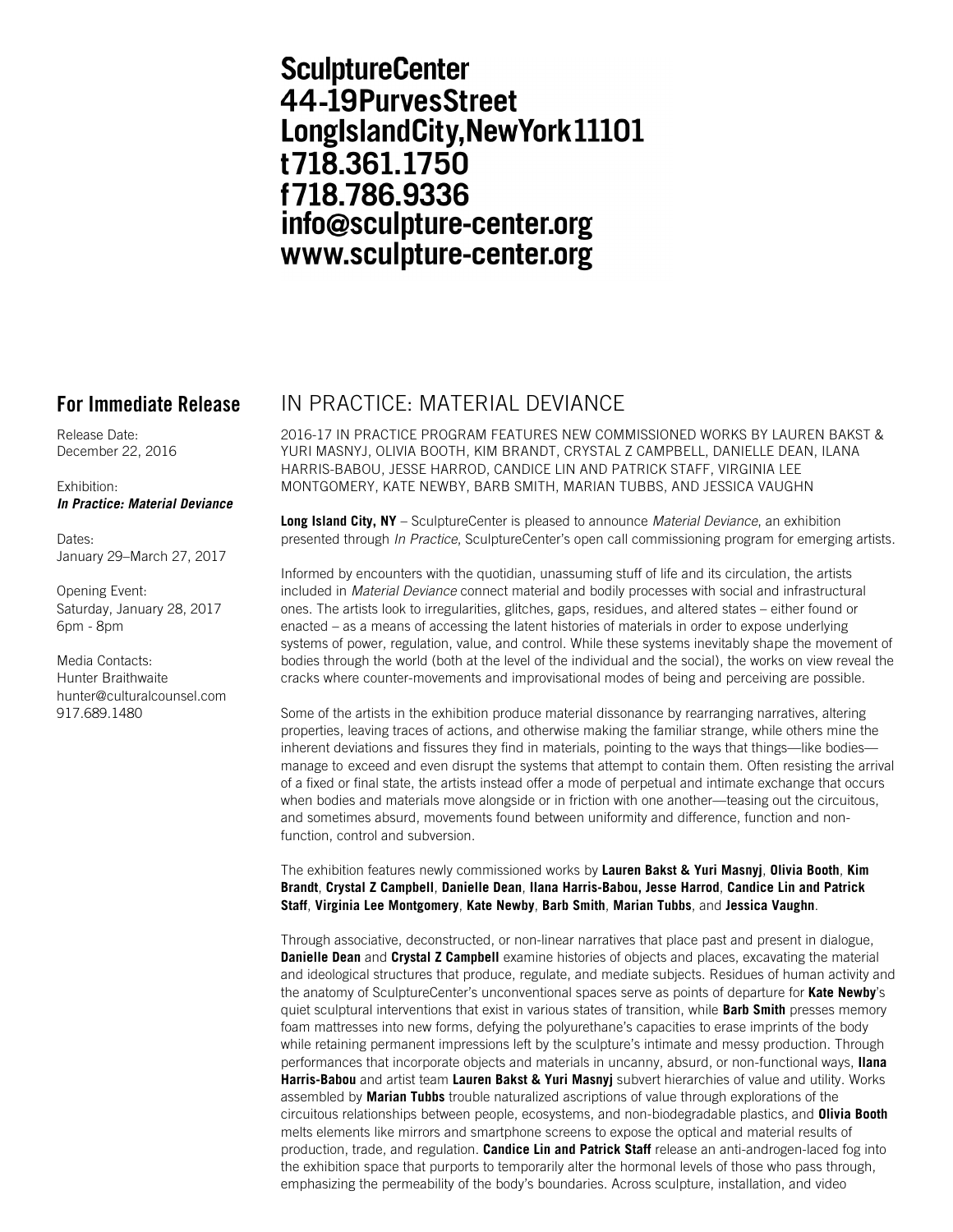**Jessica Vaughn**, **Jesse Harrod**, and **Virginia Lee Montgomery** take up formal and material systems of regulation, repetition, and standardization in order to explore the (often subversive) deviations, excesses, and differences found within. **Kim Brandt**'s exhibition-length cyclical and accumulative performance scores swell from the individual to the collective and back, allowing an evolving ecosystem of difference to emerge from the whole.

*In Practice: Material Deviance* is curated by SculptureCenter's 2017 Curatorial Fellow **Alexis Wilkinson**.

The *In Practice* program offers emerging artists curatorial and financial support to create new work for exhibition at SculptureCenter. Artists are selected through a multi-stage process after submitting work through an open call. Past *In Practice* participants include: Korakrit Arunanondchai, Fia Backström, A. K. Burns, Michael DeLucia, Aleksandra Domanovic, Essex Olivares, Brendan Fernandes, Ryan Johnson, Joanna Malinowska, Justin Matherly, Virginia Overton, Rachel Rose, Xaviera Simmons, Valerie Snobeck, Agathe Snow, Josh Smith, and Erik Wysocan.

### *In Practice: Material Deviance* **Performance Schedule**

**Lauren Bakst & Yuri Masnyj** *Temporary Walls* January 28 at 5:30pm February 11 at 3pm March 4 at 3pm March 25 at 3pm RSVP at www.sculpture-center.org

Working at the intersections of sculpture, drawing, and dance, Lauren Bakst & Yuri Masnyj have been building a shared practice since 2014. In *Temporary Walls*, a new installation and performance work made specifically for SculptureCenter's basement, Bakst and Masnyj continue their consideration of interior space as a stage. *Temporary Walls* draws on and reconfigures a lexicon of abstracted actions, objects, and language in order to dislocate assumptions of function and form.

**Kim Brandt** *The Volume* January 28 at 6:00pm Daily performances at 4pm

Informed by individual and collective bodies' somatic responses to specific spaces and times, and the internal sensorial experience of a dancer as material, Kim Brandt's performance scores take on a sculptural and visual language. Brandt's exhibition-length work *The Volume* examines the intersection of body and form, and evades the conventional temporal structures that frame performance, instead operating in a mode of continued and evolving presence alongside the other works in the exhibition. The work takes on a cyclical and accumulative format over the course of SculptureCenter's weekly open hours, exploring the relationships between a component to its whole, the solo body to the ensemble, the cellular to the astronomical. Dancers will carry out daily solos that will expand into a group form on Saturdays.

Performed by Anna Adams Stark, Lydia Adler Okrent, Liz Charky, Meg Clixby, Jessica Cook, Courtney Cooke, Leslie Cuyjet, Katie Dean, Greer Dworman, Ayano Elson, Kay Ottinger, Nora Stephens and Tara Willis.

#### **On view concurrently**

#### **Cercle d'Art des Travailleurs de Plantation Congolaise**

January 29 – March 27, 2017

### **About SculptureCenter**

Founded by artists in 1928, SculptureCenter is a not-for-profit arts institution in Long Island City, NY dedicated to experimental and innovative developments in contemporary sculpture. SculptureCenter commissions new works and presents exhibitions by emerging and established, national and international artists. Our programs identify new talent, explore the conceptual, aesthetic and material concerns of contemporary sculpture, and encourage independent vision.